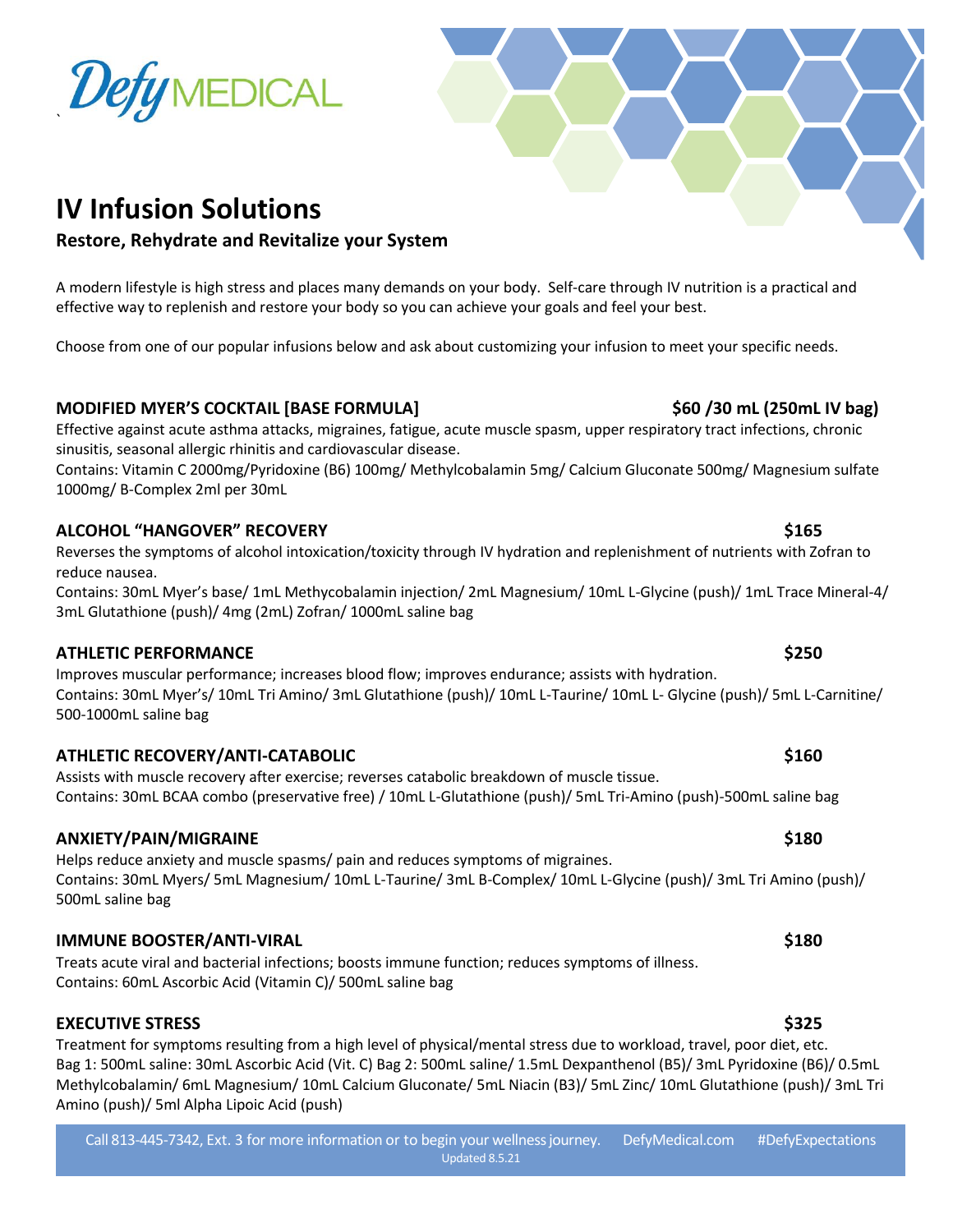# DefyMEDICAL



## **IV Infusion Solutions**

## **Build Your Own IV Cocktail: Injectable Nutrients**

**ASCORBIC ACID (Vitamin C)** (500mg/mL) **\$90 30 mL** Immune booster, anti-viral, anti-biotic, antihistamine.

Helps with fatigue and chronic illness. *NOTE: Must be used in 30mL increments. 30-60mL recommended for anti-viral/antibiotic effect. Use at least 500mL saline IV bag when using higher amounts.*

#### **B-COMPLEX \$7 mL**

`

**(B1, B2, B3, B5, B6, B7, B9)** Improves mood, energy, metabolic function. Can help alleviate depression.

*NOTE: 1-5mL added to Myer's cocktail or saline bag.*

### **B5 – DEXPANTHENOL** (250mg/mL) **\$7 mL**

Critical in the formation of Coenzyme A, a molecule that helps a large amount of enzymes function in the body and for energy production in general.

*NOTE: Add 250-500mg (1-2mL) to IV solution.*

## **B12 METHYLCOBALAMIN** 1mg/mL **\$7 mL**

Mood, energy, increases appetite, can help alleviate depression

*NOTE: 1-5 mL administered intramuscular during IV treatment*

## **BCAA (Branched-Chain Amino Acid-PF) \$90/30mL**

Muscle synthesis and recovery; anti-catabolic, prevents breakdown of muscle tissue (15mg L-leucine/10mg Lisoleucine/40mg L-valine per mL) *NOTE: Start with 30mL and increase by 30mL each session to assess tolerance.*

#### **L-CARNITINE** (500mg/mL) **\$7 mL**

Assists with fatty acid metabolism and weight control; myocardial infarction protection; might be good for circulation disorders; promotes cellular energy; reduces fatigue

*NOTE: 2-4 mL by push or diluted in saline IV bag*

**L-GLUTATHIONE** (200mg/mL) **\$6 mL**

Potent antioxidant, repairs damaged cells, detoxifies the liver, boosts immune system, assists in the metabolism of toxins.

*NOTE: Start with 3ml (600mg) over 10-15-minute push. Increase by 1cc (mL) each visit to 10mL maximum (2000mg).*

### **L-GYCINE** (50mg/mL) **\$3 mL**

Amino acid which helps improve mood, energy, muscle performance. *NOTE: Recommended minimum of 5mL up to 10mL*

#### **L-TAURINE** (50mg/mL) **\$5 mL**

Helps to maintain cellular mineral transport levels. *NOTE: 4-10 mL by push or diluted in saline IV bag*

## **MAGNESIUM** (500mg/mL) **\$2.50 mL**

Replenishes depleted minerals; muscle relaxant and pain relief; has calming effect which can help with relaxation/sleep *NOTE: Start with 2mL and can increase up to 6mL*

#### **NIACIN** (100mg/ml) **\$7 mL**

Helps the body make various sex and stress-related hormones; improves circulation and may suppress inflammation- may cause flushing in some patients. *NOTE: Start with 500mg in 500mL or 1000mL saline bag and titrate up by 500mg each session if tolerated well*

Cont'd